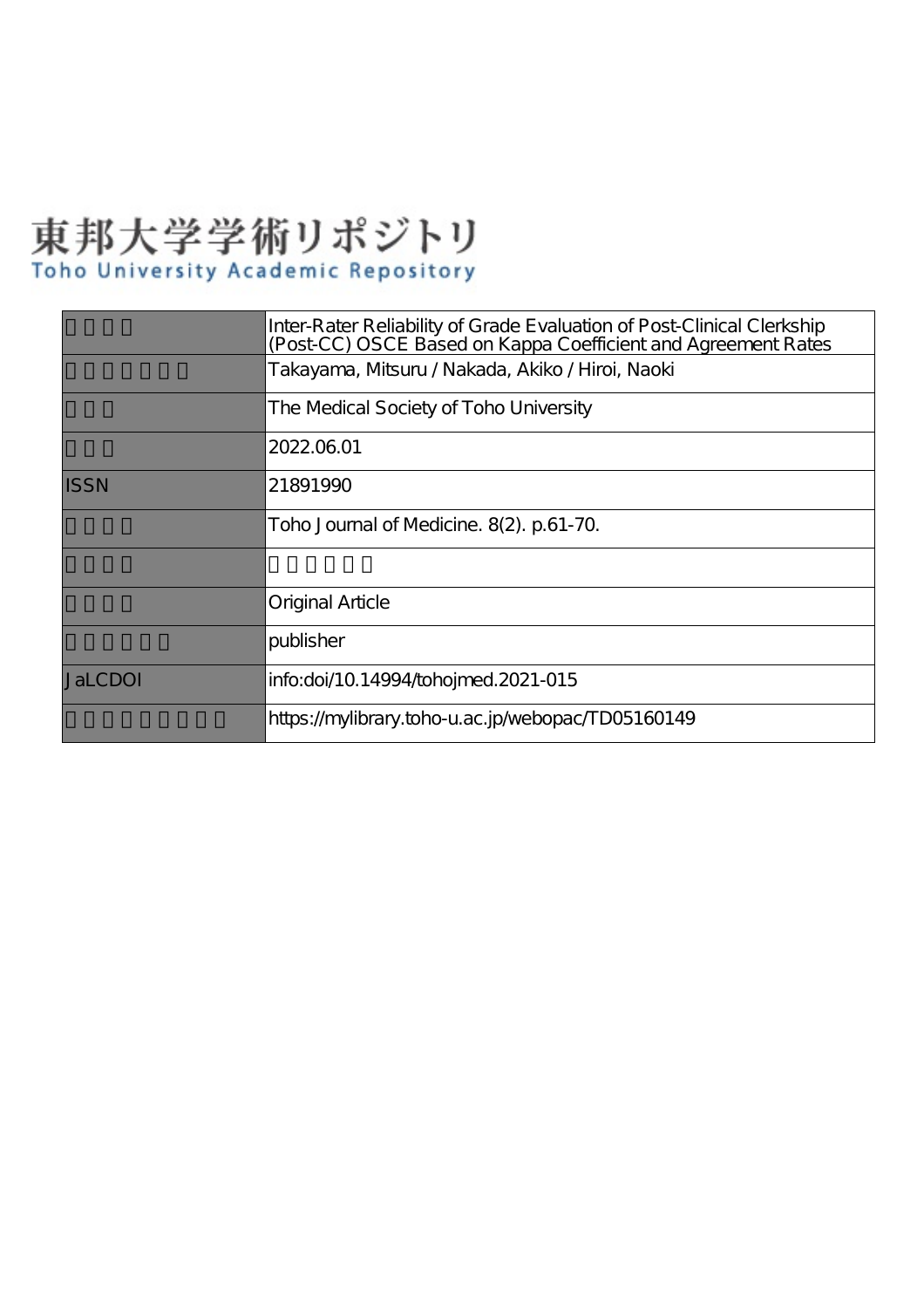# Inter-Rater Reliability of Grade Evaluation of Post-Clinical Clerkship (Post-CC) OSCE Based on Kappa Coefficient and Agreement Rates

Mitsuru Takayama<sup>1,2)\*</sup> Akiko Nakada<sup>1,3)</sup> and Naoki Hiroi<sup>1,3)</sup>

1) Department of Medical Education, Toho University Graduate School of Medicine, Tokyo, Japan <sup>2</sup>Department of Pediatric Nursing, Faculty of Nursing, Toho University, Tokyo, Japan 3) Center for Medical Education, Faculty of Medicine, Toho University, Tokyo, Japan

#### ABSTRACT

Introduction: Post-Clinical Clerkship (Post-CC) Objective Structured Clinical Examination (OSCE) has been implemented as a unified examination in all medical schools since fiscal 2020. In this study, differences in the grade evaluation of Post-CC OSCE made by faculty members in fiscal 2020 were investigated.

M ethods: Grade evaluations of Post-CC OSCE, which was taken by 119 students and 36 faculty members, were analyzed. For the calculation of differences in the evaluation scores between two evaluator faculty members within a station, weighted kappa coefficient, Spearman's rank correlation coefficient, and simple percent agreement were used. The overall evaluation directly linked to a student's pass/fail was compared in each series using the Kruskal-Wallis test and  $\chi^2$  test.

R esults: The concordance rate of grade evaluation between 2 evaluator faculty members was low and a pass/fail judgment was disagreed on at 35% probability in "physical examination." There were no significant differences among the overall evaluations of each series. However, when the evaluations were categorized into 2 groups on the basis of the pass line ( $\geq 4$  and  $\leq 4$ ), there was a significant difference in the pass rate of each series and it ranged from 36.8% to 90.0%.

Conclusions: Disagreement of grade evaluation directly linked to pass/fail was noted between evaluator faculty members as well as between series. In addition to a review of the implementation and assessment methods of examination, it is important to construct a system capable of reviewing the evaluation after an examination.

## Toho J Med 8 (2): 61―70, 2022

# KEYWORDS: Post-Clinical Clerkship OSCE, interrater reliability, medical education, evaluator

## Introduction

Objective Structured Clinical Examination (OSCE) is an attitude/skill assessment method developed by Harden et

\*Corresponding Author: Mitsuru Takayama, 5-21-16 Omorinishi, Otaku, Tokyo, 143-0015, Japan, tel: 03―3762―9881 e-mail: mitsuru.takayama@med.toho-u.ac.jp DOI: 10.14994/tohojmed.2021-015

al<sup>1)</sup> that has become widely used as an innovative method for objectively evaluating clinical competence. In Japan, it has gradually spread since Kawasaki Medical School introduced it as a basic clinical competence assessment method

Received Oct. 19, 2021: Accepted Dec. 16, 2021 Toho Journal of Medicine 8 (2), June 1, 2022. ISSN 2189―1990, CODEN: TJMOA2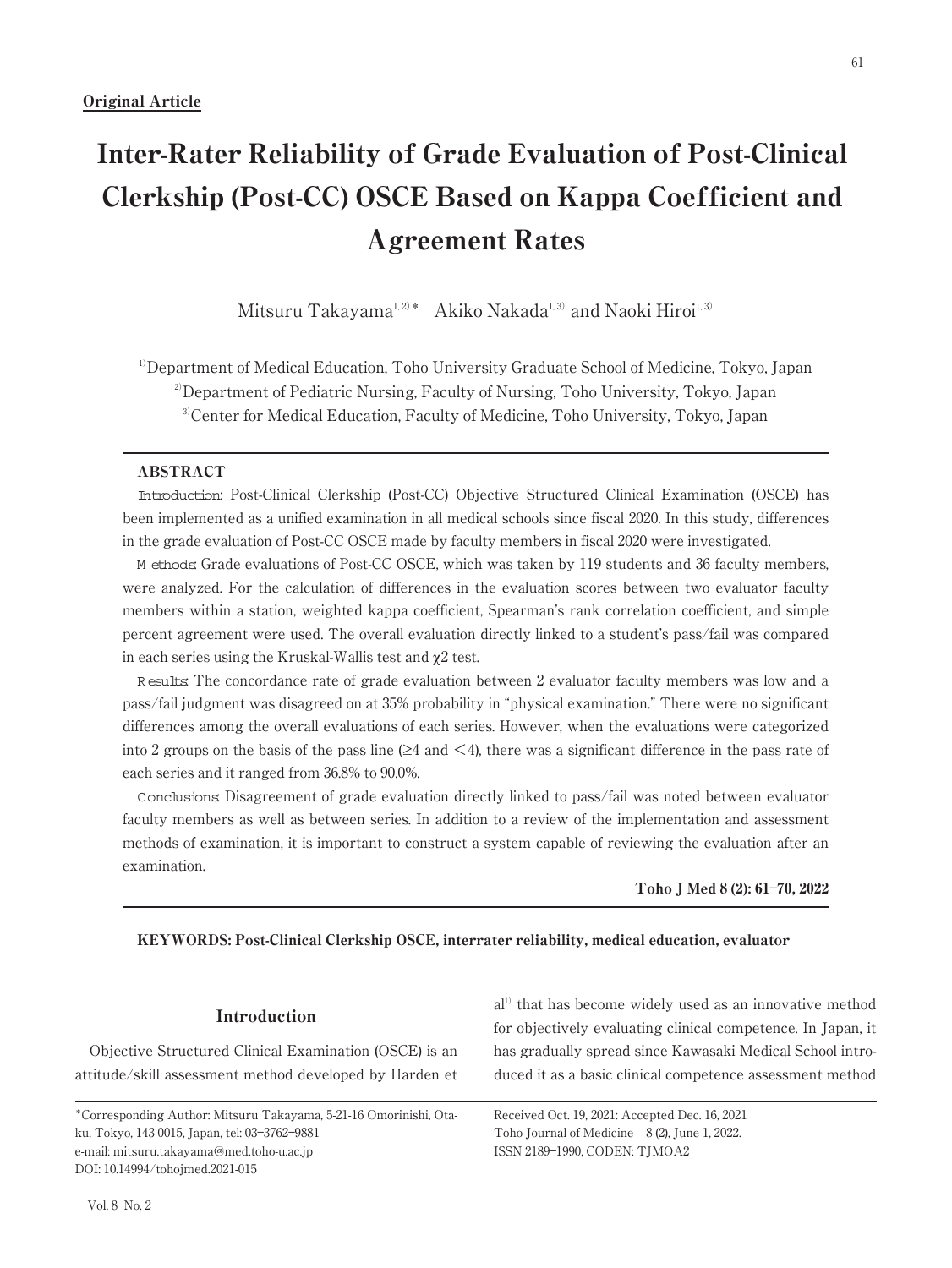in 1993, $\alpha$ <sup>2</sup> and it was implemented in 2005 as a common test to evaluate students before clinical training. The Physicians Subcommittee of the Ministry of Health, Labour and Welfare Medical Ethics Council proposed that OSCE be considered an official examination in the future. $3$  Furthermore, a trial of Post-Clinical Clerkship (Post-CC) OSCE was initiated by the Common Achievement Tests Organization in 2016 aimed at securing the clinical competence of medical students at the time of graduation at a certain level or higher throughout the country, which was officially implemented in a way unified by the Common Achievement Tests Organization in 2020.<sup>4)</sup> Post-CC OSCE is a high-stakes test performed to comprehensively evaluate the proficiency of "knowledge and skills which a medical practitioner should possess" as stipulated in Article 9 of the Medical Practitioners' Act.

At present, no practical test is included in the National Examination for Medical Practitioners, so it is important to secure a high reliability of this examination, but reliability may be lost because of the quality of raters. All medical schools in Japan have implemented Post-CC OSCE in fiscal  $2020$ ,<sup> $4)$ </sup> but only a few studies reported the reliability of the evaluation of Post-CC OSCE. Makuuchi et al.<sup>5)</sup> investigated concurrences and differences in the evaluation between faculty members and standardized patients (SP), but they did not mention the variation of the evaluation among faculty members. Hara et al.<sup> $6$ </sup> investigated the reliability of Post-CC OSCE using the generalizability theory and stated that increasing raters, tasks, and assessment items are necessary to secure sufficient reliability. Of course, the objectivity of the evaluation is necessary because Post-CC OSCE is an examination, whereas minimizing differences in the evaluation is necessary when multiple raters perform an assessment. In a discussion about the reliability of medical and dental OSCE, it has been pointed out that the score of each assessment item is frequently influenced by the subjectivity of raters, resulting in the occurrence of variation in the evaluation among raters. $7-9$ 

Therefore, the objective of this study was to clarify differences in grade evaluation made by evaluator faculty members and investigate measures improving the assessment method.

## Methods

#### Subjects and survey period

The Post-CC OSCE evaluation scores of 119 6th-year medical students of a university assessed by 36 raters in fiscal 2020 were analyzed. This examination comprised three tasks in total; six series were assigned to each task, and two raters were arranged per station (a room to assess clinical skills based on OSCE) (Fig. 1). One student was assessed by two raters simultaneously.

Post-CC OSCE assessment employed a rubric, and the following six items were assessed: A, consideration for/ communication with patients; B, medical interview; C, physical examination based on diagnostic hypothesis; D, case presentation; E, clinical reasoning; and overall evaluation. The evaluation scale of 1-6 was used as the scores for analysis.

#### Statistical analysis

The grade evaluation using a rubric was regarded as a dependent variable, and grade evaluation-associated factors (series, time zone in which examination was performed, position of the rater) were regarded as independent variables. It is considered that the influence of the rate of coincidences cannot be eliminated by simply observing the percent agreement, and to increase the reliability of evaluation, it is desirable to use a "concordance rate (reproducibility)" in which coincidences were eliminated from the percent agreement.<sup>10)</sup> Weighted kappa (κ) coefficient is an index that assesses the reproducibility between 2 raters in which the value is 0 when the actual percent agreement is equal to incidents, i.e., due to coincidences, and 1 when the agreement is complete. The guidelines concerning the level of κ coefficient at which interrater reliability is maintained are available. In this study,  $\kappa \leq 0.2$ ,  $0.2 < \kappa \le 0.4$ ,  $0.4 < \kappa \le 0.6$ ,  $0.6 < \kappa \le 0.8$ , and  $0.8 < \kappa \le 1.0$ were judged as Poor, Fair, Moderate, Good, and Very good, respectively. $^{10)}$ 

Confidence intervals for κ coefficient and correlation coefficient between the 2 raters may be relatively small when around 50% of individuals selected a particular option ("score rate"); however, confidence intervals may increase as the score rate approaches 0% or 100%. As such, it is recommended to indicate both the interrater percent agreement and either the κ value or correlation coefficient.11) Following this, κ coefficient, Spearman's rank correlation coefficient, and interrater percent agreement were used in this study, when the evaluation score was compared by assessment item between the two raters within a station. Interrater percent agreement was calculated for the 6-grade evaluation as well as the 2-grade evaluation set based on the pass line of 4 ( $\geq 4$  and  $\leq 4$ ) 4. Furthermore, Kruskal-Wallis test and  $\chi^2$  test were used to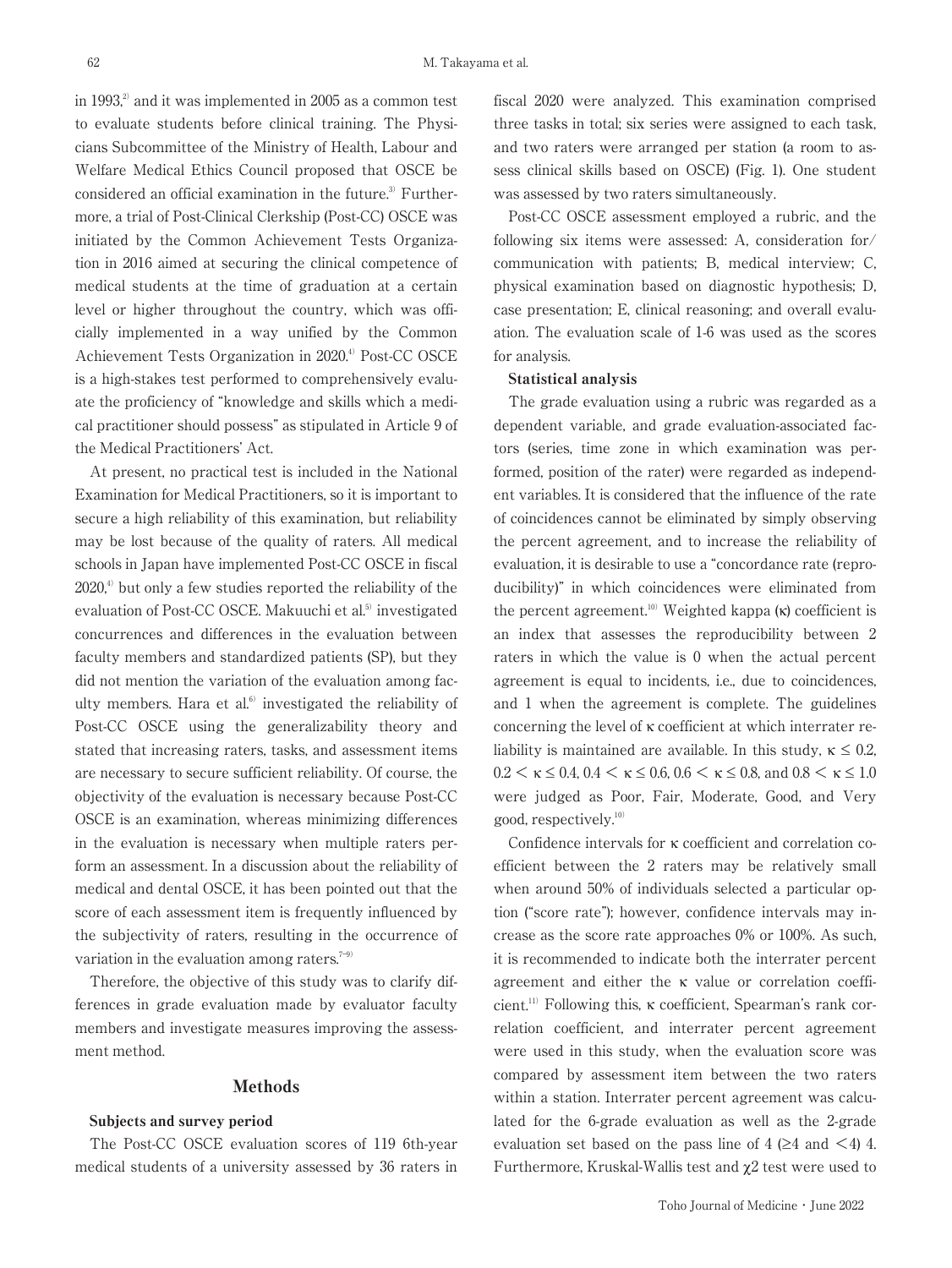

Fig. 1 Flow of examination

compare the mean overall evaluation score of three tasks by series. Since the overall evaluation score is used to determine whether the student has passed or failed, we selected the mean of the overall evaluation score for the three tasks as representative values. Kruskal-Wallis test was used to compare the differences in the scores for each assessment item based on the position of the raters. Bonferroni correction was performed as a post-hoc test. Mann-Whitney U-test was used to compare the differences in the scores for each assessment item based on the time of assessment. Statistical significance was set at  $p < 0.05$ . Since students with experience of repeating a grade were concentrated in a specific time zone, students with experience of repeating a grade were excluded from the examinationimplemented time zone-based analysis.

# Ethical considerations

This study was approved by the Ethics Committee of the Toho University School of Medicine (approval No. A20051\_A19089).

To obtain consent from the students, an explanatory document was sent to the subjects by mail, and when a subject did not give consent, it was informed to the inves-

tigator. The same method was used to obtain consent from faculty members, who were raters, in which the mail to students was sent by an investigator who was not a faculty member of the medical school to minimize the pressure on students. Since the data contained students' records, the survey was initiated after a pass/fail judgment was made.

# Results

#### Summary

Since all students and raters gave consent to participation in this survey, all evaluation scores were included in the analysis. In fiscal 2020, 119 students of a university medical school took Post-CC OSCE comprising 3 tasks, so that 357 examinations were performed in total and 2 raters simultaneously assessed these, so that 714 assessments were performed in total. The positions were professor in 12 raters (33.3%), associate professor in 13 (36.1%), and lecturer in 11 (30.6%), and 32 were male (88.9%) and 4 were female (11.1%). Ninety-four (79.0%) and twenty-five (21.0%) examinee students had no experience and had an experience of repeating a grade, respectively. The mean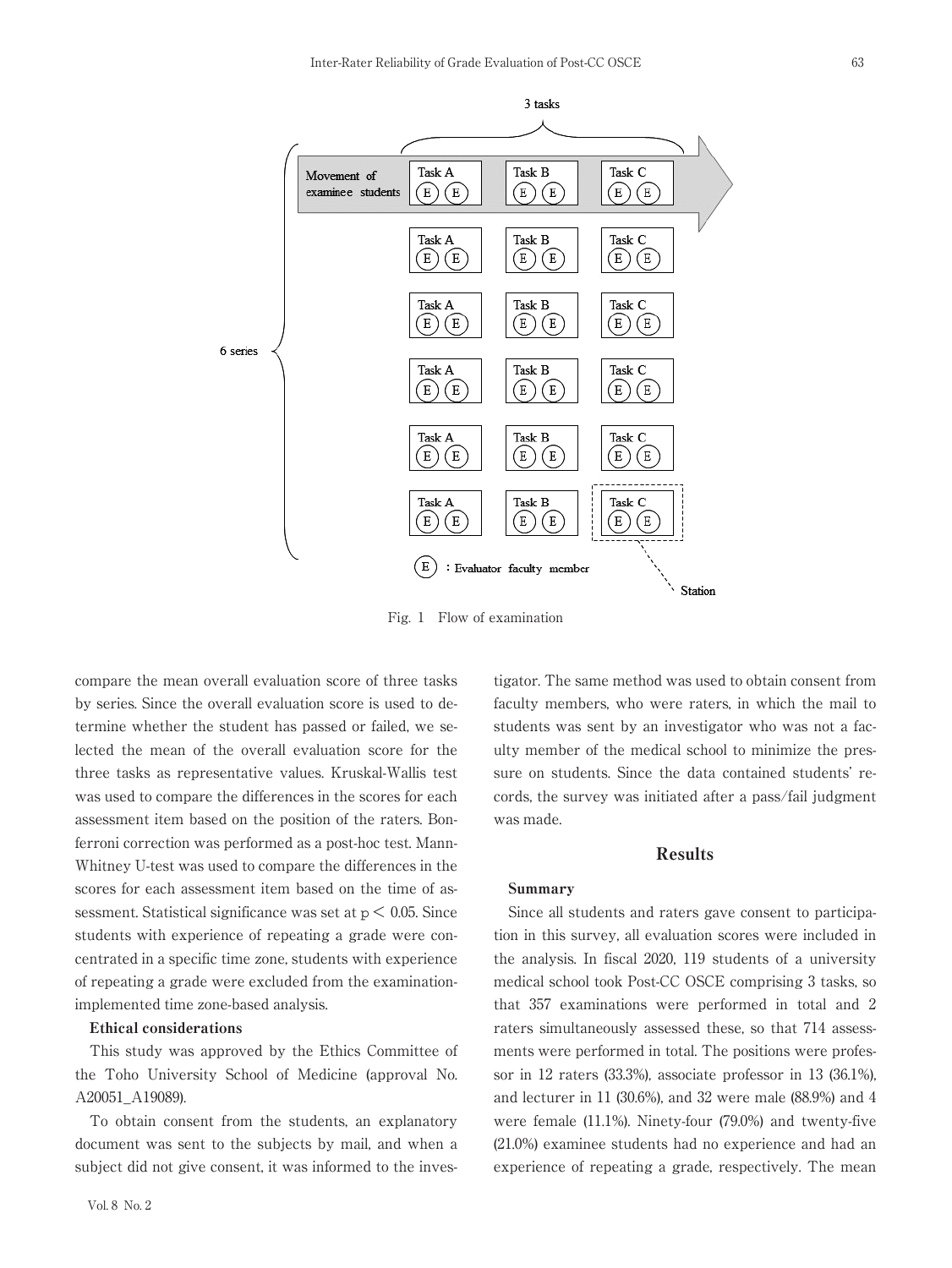Table 1 Summary of grade evaluation

|               | А                               | B                    |                         | D                    | E                     | Overall    |  |
|---------------|---------------------------------|----------------------|-------------------------|----------------------|-----------------------|------------|--|
|               | Consideration/<br>communication | Medical<br>interview | Physical<br>examination | Case<br>presentation | Clinical<br>reasoning | evaluation |  |
| Mean          | 4.58                            | 4.44                 | 3.80                    | 4.30                 | 4.10                  | 4.04       |  |
| SD.           | 0.34                            | 0.35                 | 0.42                    | 0.39                 | 0.46                  | 0.44       |  |
| Maximum value | 5.50                            | 5.50                 | 4.83                    | 5.17                 | 5.33                  | 5.17       |  |
| 75th PCTL     | 4.83                            | 4.67                 | 4.17                    | 4.50                 | 4.33                  | 4.33       |  |
| Median        | 4.50                            | 4.50                 | 3.83                    | 4.33                 | 4.17                  | 4.00       |  |
| 25th PCTL     | 4.33                            | 4.17                 | 3.50                    | 4.00                 | 3.83                  | 3.67       |  |
| Minimum value | 3.83                            | 3.50                 | 2.83                    | 3.33                 | 2.83                  | 2.83       |  |

SD: Standard Deviation; PCTL: Percentile



Fig. 2 Frequency distribution of mean score of all tasks by assessment item (score of each student is the mean of multiple tasks)

- A: Consideration/communication
- B: Medical interview
- C: Physical examination
- D: Case presentation
- E: Clinical reasoning
- G: Overall evaluation

score of each assessment item was  $4.58 \pm 0.34$  in Item A,  $4.44 \pm 0.35$  in Item B,  $3.80 \pm 0.42$  in Item C,  $4.30 \pm 0.39$  in Item D, and  $4.10 \pm 0.46$  in Item E, and the overall evaluation was  $4.04 \pm 0.44$  (Table 1, Fig. 2).

#### Intrastation difference between the two raters

The intrastation difference between the 2 raters was evaluated by assessment items of the examination performed 357 times (Table 2). κ coefficient of reproducibility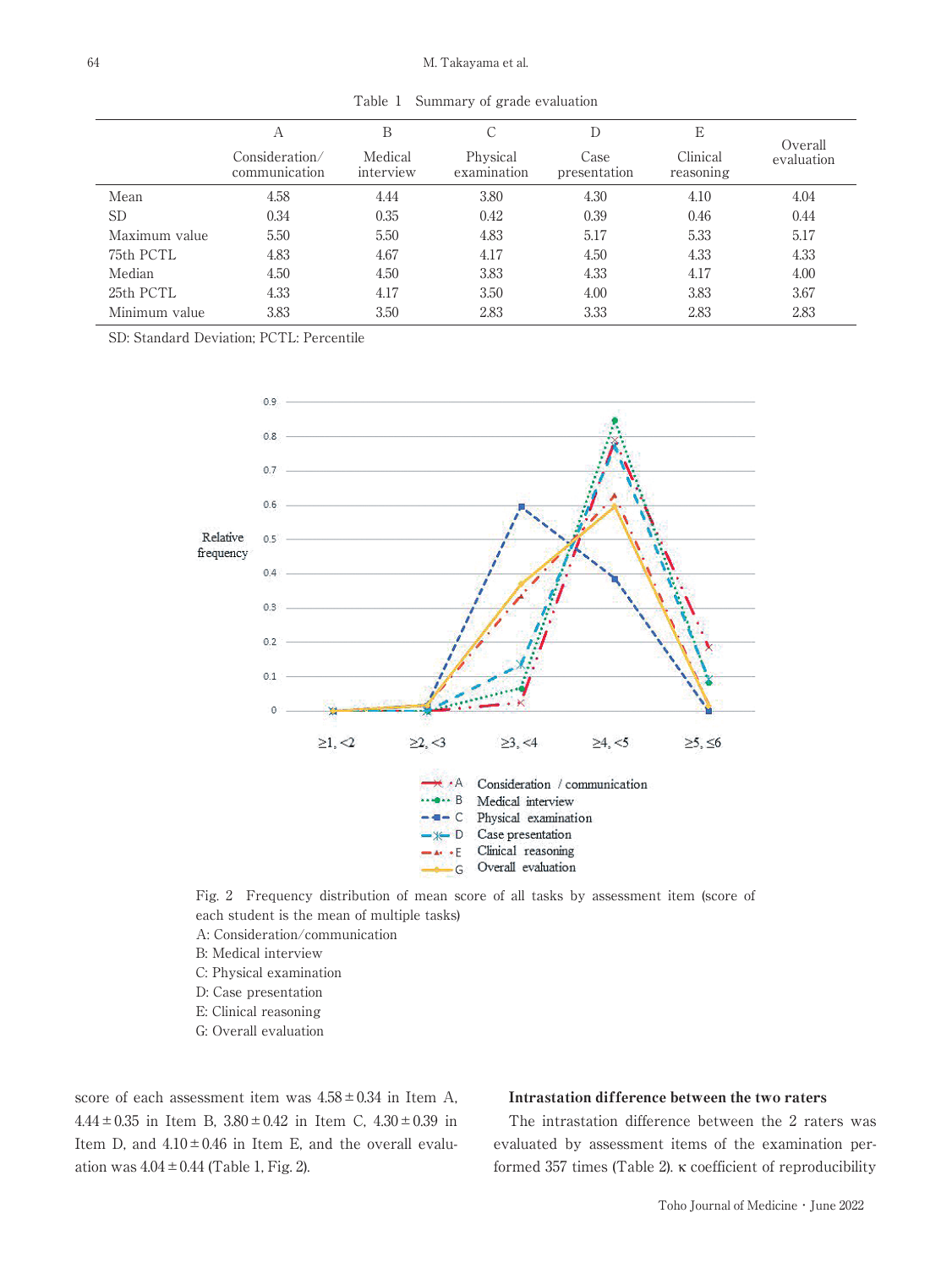Table 2 Reproducibility between two raters within a station

|                                            |                 | А                               | В                    | С                       |                      | Е                     |                       |
|--------------------------------------------|-----------------|---------------------------------|----------------------|-------------------------|----------------------|-----------------------|-----------------------|
|                                            |                 | Consideration/<br>communication | Medical<br>interview | Physical<br>examination | Case<br>presentation | Clinical<br>reasoning | Overall<br>evaluation |
| Weighted kappa<br>coefficient $\dagger$    |                 | 0.18                            | 0.22                 | 0.22                    | 0.22                 | 0.27                  | 0.27                  |
| Spearman's rank<br>correlation coefficient |                 | $.256*$                         | $.315*$              | $.315*$                 | $.339*$              | $.424 *$              | $.371*$               |
| Percent<br>agreement                       | 6 grades        | 46.2%                           | 47.1%                | 41.7%                   | 48.5%                | 45.7%                 | 49.9%                 |
|                                            | Passing<br>line | 95.5%                           | 86.8%                | 65.3%                   | 85.4%                | 78.2%                 | 82.4%                 |

 $\tau \leq 0.2$ : Poor,  $0.2<\kappa \leq 0.4$ : Fair,  $0.4<\kappa \leq 0.6$ : Moderate,  $0.6<\kappa \leq 0.8$ : Good,  $0.8<\kappa \leq 1.0$ : Very good

\* *p*<0.001



 $p=0.115$ (Kruskal-Wallis test)

Fig. 3 Overall evaluation score by series

was the lowest in "Item A: consideration/communication"  $(\kappa = 0.18, P<sub>oor</sub>)$  and highest in "Item E: clinical reasoning" and "overall evaluation" ( $\kappa = 0.27$ , Fair). Spearman's rank correlation coefficient was the lowest in "Item A: consideration/communication" ( $r = 0.256$ ,  $p \le 0.001$ ) and highest in "Item E: clinical reasoning" ( $r = 0.424$ ,  $p < 0.001$ ). The lowest percent agreement of the 6-grade Likert assessment was 41.7% (121/357) noted in "Item C: physical examination," and the highest was 49.9% (128/357) noted in "overall evaluation." However, when the 6-grade Likert was divided into two groups by the pass line, 4 or higher and below 4, and the percent agreement was calculated, the highest percent agreement, 95.5% (341/357), was noted

in "Item A: consideration/communication," whereas the lowest percent agreement was noted in "Item C: physical examination," and it was 65.3% (233/357), showing that a pass/fail judgment was disagreed on between the two raters in many stations.

#### Series-associated difference in grade evaluation

The mean overall evaluation score of the three tasks that the 119 students took was calculated and is presented as a graph in Fig. 3. The score was the highest in Series 4, and it was  $4.27 \pm 0.41$ , whereas the score was the lowest in Series 2, and it was  $3.87 \pm 0.33$ , showing no significant difference between series ( $p = 0.115$ ). However, when the overall evaluation score was divided based on the pass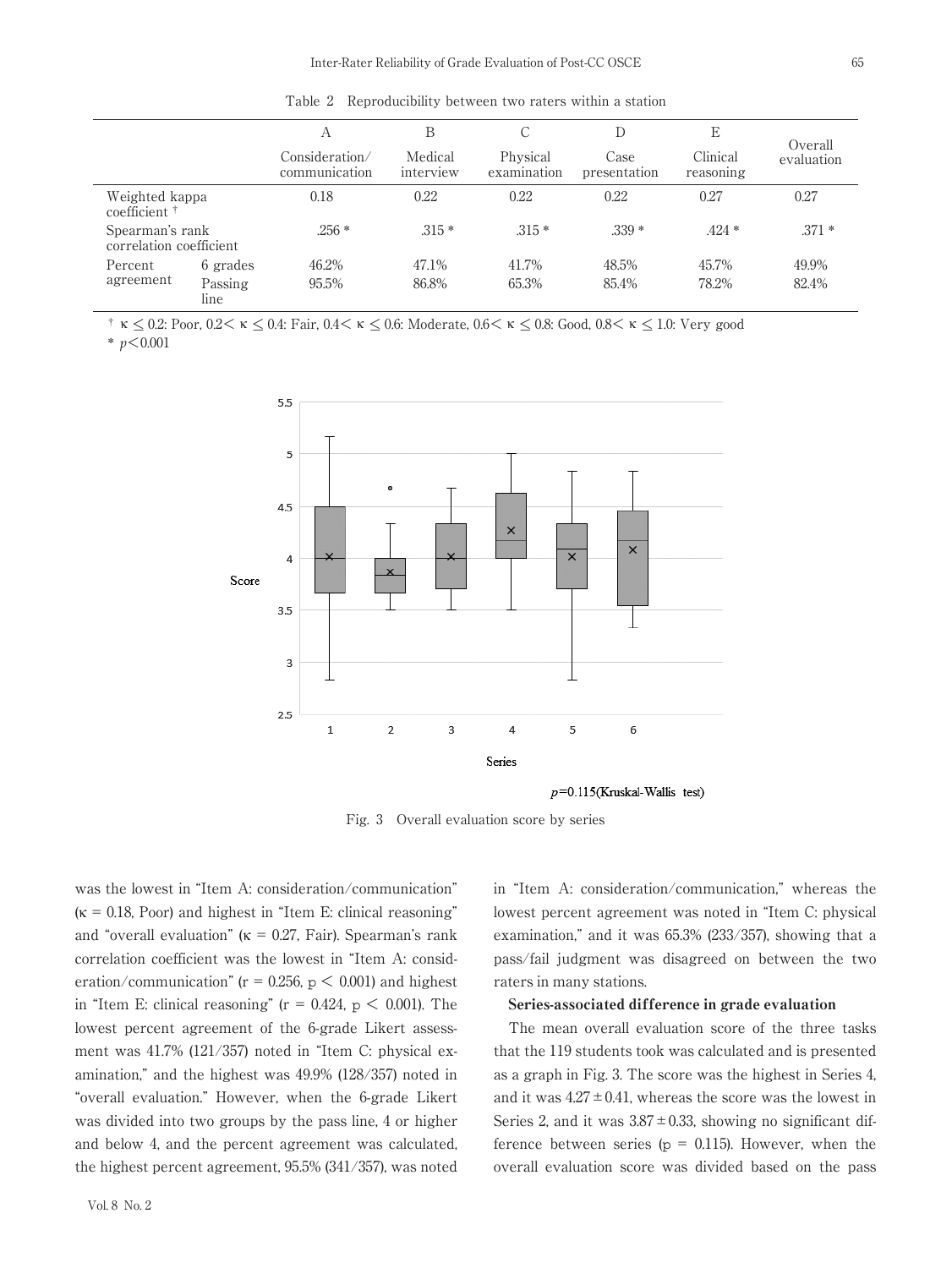line, 4 or higher and below 4 (Table 3), the highest pass rate, 90.0% (18/20), was noted in Series 4, and the lowest pass rate, 36.8% (7/19), was noted in Series 2, showing a large difference, and the pass rate was significantly different between the series ( $p = 0.023$ ).

# Examination-implemented time zone-associated difference

The grade evaluation of 94 students with no experience

Table 3 Number of successful examinees (who passed) whose mean overall evaluation of all tasks they took was 4 or higher

| Series | Successful examinees/<br>examinees | (Pass rate) |       |  |
|--------|------------------------------------|-------------|-------|--|
|        | 11/20                              |             | 55.0% |  |
| 2      | 7/19                               |             | 36.8% |  |
| 3      | 11/20                              |             | 55.0% |  |
| 4      | 18/20                              |             | 90.0% |  |
| 5      | 12/20                              |             | 60.0% |  |
| 6      | 14/20                              |             | 70.0% |  |
| Total  | 73/119                             |             | 61.3% |  |

 $p = 0.023$  (χ2 test)

of repeating a grade was divided based on the examination-implemented time zone into two groups: the former and the latter half time zones and the mean were calculated (Fig. 4). No significant difference was noted in any of the six assessment items between the former and the latter half groups ( $p = 0.207 - 0.955$ ).

#### Position-associated difference

The grade evaluation of each assessment item was calculated by the rater's position in all examinations (Fig. 5). A significant difference was noted in Items B ( $p = 0.011$ ), C  $(p = 0.001)$ , E  $(p = 0.005)$ , and overall evaluation  $(p < 0.001)$ . The evaluation by associate professors tended to be lower in three assessment items including the overall evaluation.

## Discussion

The survey was performed aiming at clarifying the reliability of evaluation of Post-CC OSCE initially performed officially. We demonstrated that approximately 60% of students scored between 3 and 4 for item C (physical examination), approximately 60% of students scored between 4 and 5 for the overall evaluation, and over 60% of students scored between 4 and 5 in the other 4 items. Overall, the



Mann-Whitney U-test was employed for between-group significance test.

Fig. 4 Median evaluation of each assessment item by examination-implemented time zone

Mann-Whitney U-test was employed for between-group significance test.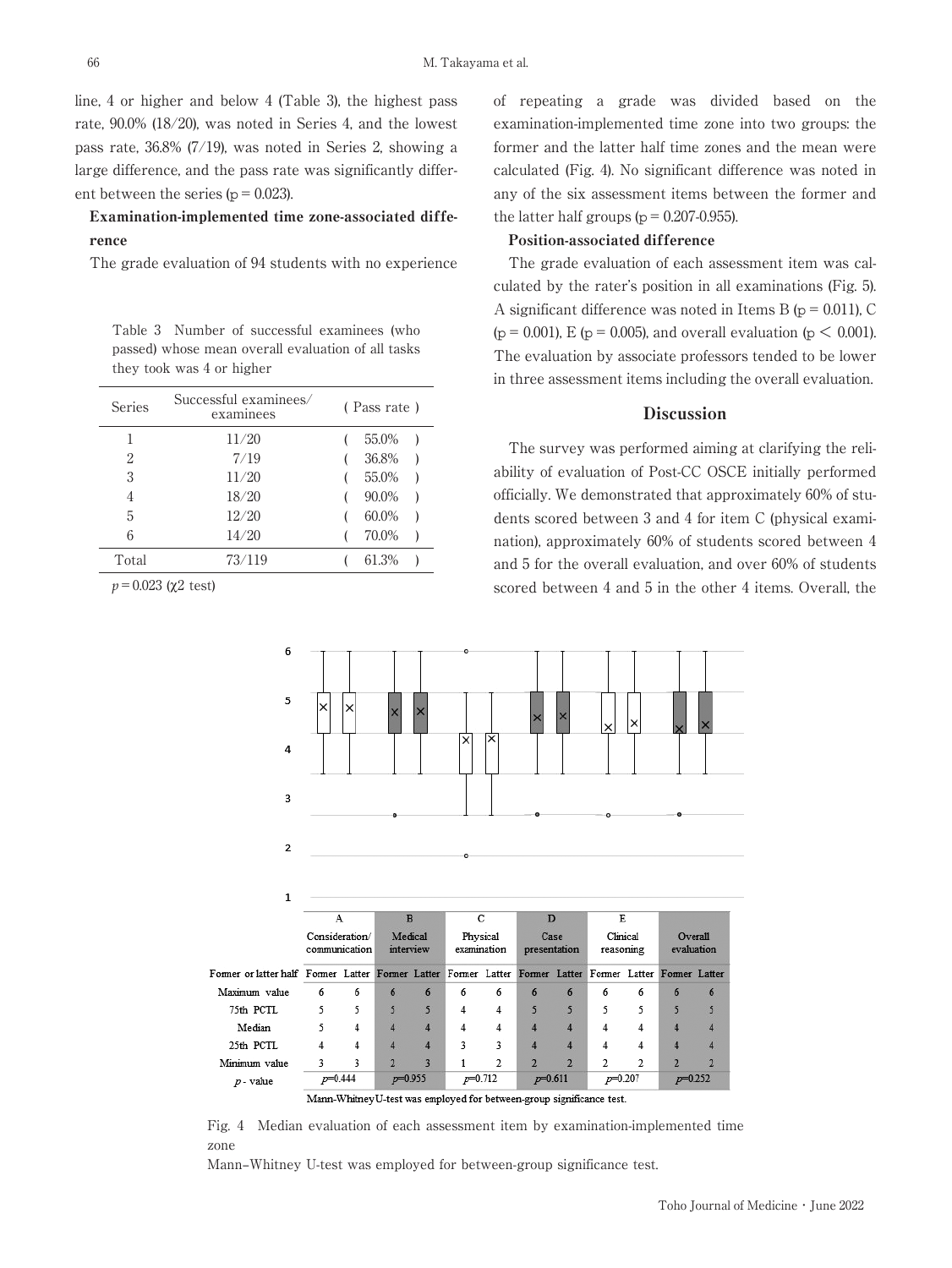

Kruskal-Wallis test and Bonferroni correction was employed for significance test among 3 groups.

Fig. 5 Median evaluation of each assessment item by position Kruskal‒Wallis test and Bonferroni correction were employed for significance test among three groups.

scores of the study subjects were equivalent to those of the Post-CC OSCE performed across medical schools in Japan in  $2020/2021$ <sup>12</sup> Our findings also revealed that the time of the examination did not have a significant impact on the evaluation. When compared by the raters' position, we found that the scores for three assessment items as well as the overall evaluation were lower when assessed by associate professors. However, this is likely an alpha error as there are no logical explanations for this difference.

However, between the two raters within a station, κ coefficient of six assessment items including overall evaluation was Poor-Fair, the percent agreement was 41%-49%, being low, and disagreement of the evaluation score frequently extended over the passing line, 4 in "Item C: physical examination" and "Item E: clinical reasoning." Based on

Vol. 8 No. 2

these findings, the evaluation by two raters within a station was deviated. Moreover, although no significant difference was noted in the overall evaluation score in each series, the overall evaluation by series was 90% (18/20) in series with a high evaluation and 36.8% (7/19) in series with a low evaluation, showing a large difference. In this section, measures to improve the reliability of the evaluation of Post-CC OSCE are considered.

# The number of grades of rubric assessment

The percent agreement of the 6-grade evaluation between the 2 raters was at the 40% level, being low. Studies demonstrated that an assessment is more reliable if the number of assessment scale is reduced; specifically, a study found that κ coefficients of 0.5 or higher were achieved in more than half of cases when 2 raters per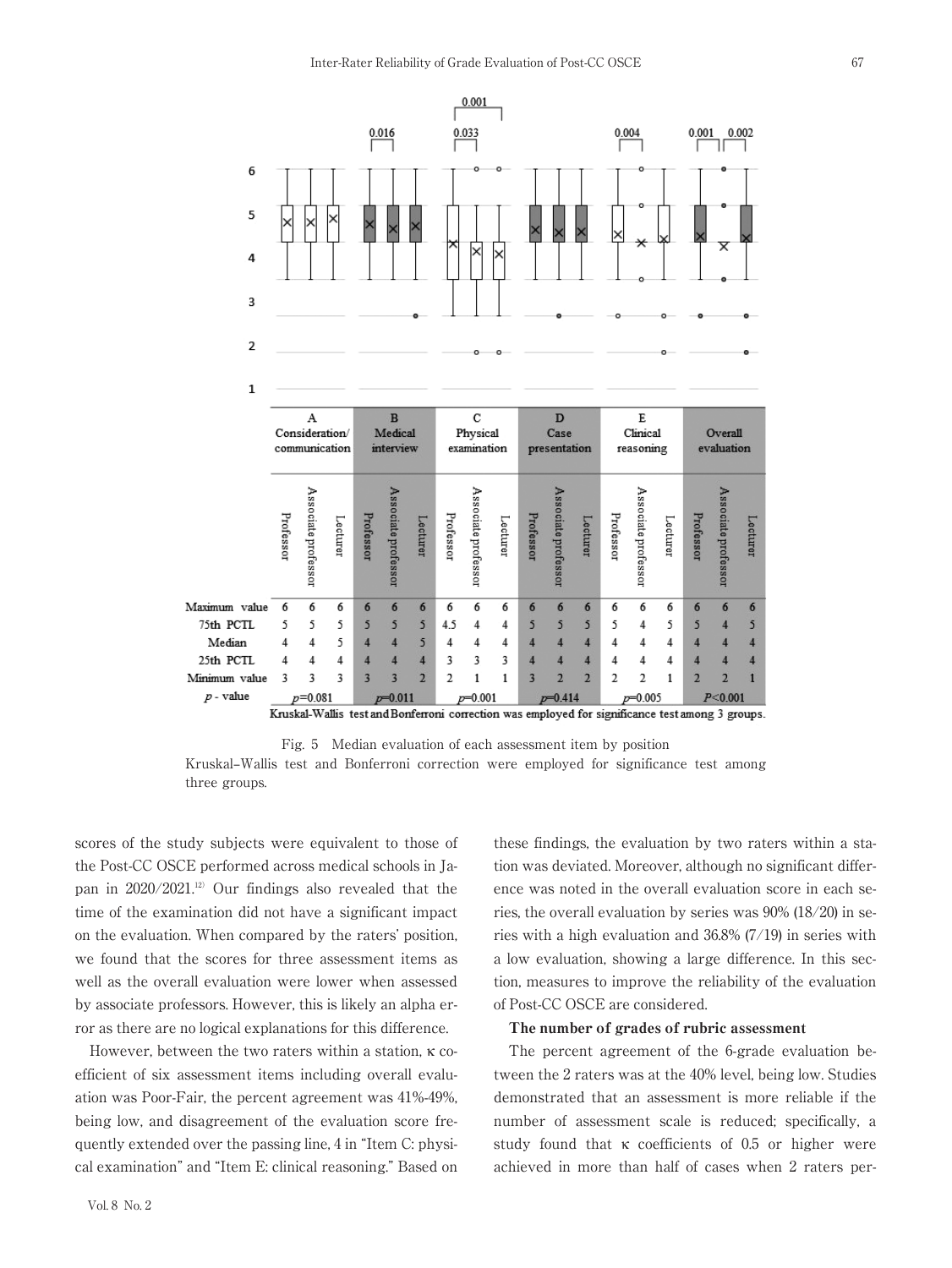formed 2- to 3-point assessment scales, $\degree$  and another study showed that the percent agreement exceeded 80% in all tasks when a 6-point assessment scale was switched to a 3 point assessment scale.<sup>13)</sup> It is important to adjust the assessment scale, particularly to define the scores for pass, borderline pass, and fail, and to ensure that the raters are well aware of these definitions to standardize the assessment criteria. However, although a reduction of assessment grades increases the percent agreement and simplifies assessment, this is a fake agreement, and it is hard to say that the reliability of the examination improved. At the same time, the reduction of assessment grades decreases information for assessment, and the data are very likely to be nonapplicable for various analyses. Since it is possible to apply conversion reducing the number of grades after assessment, the number of assessment grades should not be easily reduced as long as the burden on raters allows it.

#### Review of examination implementation system

The reproducibility between the two raters in this survey was a level of  $\kappa = 0.1$ -0.2, being low, and disagreement frequently extended over the passing line, 4, strongly influencing students, for which improvement is necessary. Hara et al.<sup>6)</sup> mentioned increasing the number of raters to three or more as a measure to improve the reliability of OSCE. By increasing the number of raters to five or more within a station and determining the trimmed mean, reliability of evaluation may markedly increase, but considering the environment of medical schools including manpower in Japan, it is not realistic. About 10% of medical schools in Japan implemented Post-CC OSCE assessed by three raters, $12$  and three raters are sufficient for investigation, but it requires 1.5 times the current manpower. Activities and assessment fields of university faculty members are divided into research, education, operation management, and contribution to society, $44$  and clinical practice is added to these in medical school. Among these, the performance of education is difficult to quantitate and visualize. Considering that the assessment of faculty members is difficult because of this, $15$  it is presumed that clinicians accounting for the majority of medical school faculty members cannot readily spare efforts sufficiently to the educational activity. Measures taken by the whole organization may be necessary to enable faculty members to spare efforts to the educational activity. In addition, it is necessary to investigate the introduction of assessment of SP in addition to faculty members from the viewpoint of

360-degree feedback.<sup>5,7)</sup> However, in this case, there are many problems to be solved for its operation, such as an increase in the burden on SP and the possibility of the direction of negative emotion of students who failed to standardize patients.

#### Necessity of unifying interrater assessment criteria

OSCE is an assessment of practice, aiming at assessing attitude and skills not measurable by cognitive behavioral therapy. However, the assessment criteria in the rubric of performance assessment cannot be completely expressed by the criteria and matrix of the scale, $^{16)}$  as interrater differences in the evaluation were clarified in this survey. Therefore, it is important to align the details of the assessment criteria unable to be documented between raters. For this alignment, a rater certification course was implemented, and the time to align the interrater assessment criteria between raters is set by the time of initiation of examination, but as far as analyzing the results of this survey, this is not sufficient. Devices for raters to secure time for alignment of the assessment criteria during working hours are necessary.

In addition, clearly, specifying anchors of assessment rubric as a tool for sharing the assessment criteria between raters is necessary. "Anchors" are defined as "Samples of work or performance used to set the specific performance standard for each level of a rubric" and are said to "contribute significantly to scoring reliability".17) Miyawaki et  $al.<sup>18)</sup>$  reported that the reliability of the evaluation was lower for the first two examinees than those of later examinees, suggesting that it is desirable to perform a mock OSCE immediately before the start of the actual OSCE. These findings suggest that the reliability of an assessment improves if the assessment criteria were shared using actual examples such as the mock OSCE and anchors. However, to prepare anchors, it is necessary to collect the performance of students assessed following the rubric in addition to their score data. Official implementation of Post-CC OSCE has just started in fiscal 2020 in Japan, and the preparation of anchors is a task in the future.

In this survey, the disagreement of evaluation directly linked to pass/fail of students was observed, and this is a big disadvantage for students. As described above, it may be necessary to secure a sufficient number of raters and minimize disagreement of evaluation by sharing the assessment criteria between raters. In addition, the construction of a system capable of reviewing evaluation may be necessary for cases in which disagreement very disad-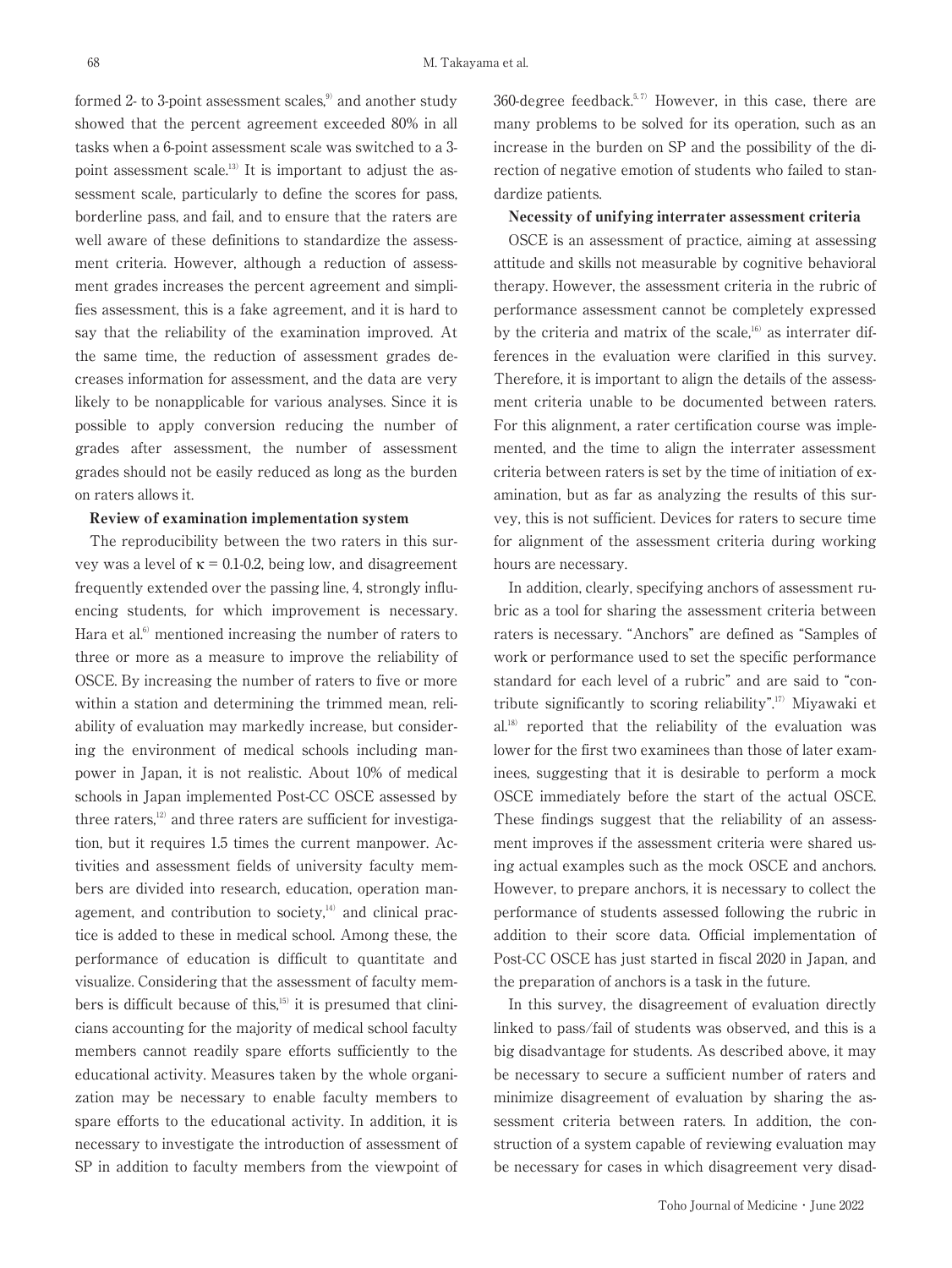vantageous for students is observed on statistical confirmation of the evaluation after examination, as observed in this analysis.

### Limitation of the study

This survey was performed aiming at the evaluation of the reliability of Post-CC OSCE officially implemented initially in a state unified by the Common Achievement Tests Organization, but the content and timing of implementation varied among universities in fiscal 2020 due to the influence of the COVID-19 pandemic.<sup>4)</sup> Moreover, the number of tasks was reduced to half, three, in the implementation, reducing the sample size to half of that planned. It is necessary to perform a survey using test data collected from an increased number of tasks of Post-CC OSCE performed in a unified state nationwide after the following fiscal year. We were also unable to determine possible reasons for poor interrater agreement. Future studies should consider the addition of variables other than the raters' positions and time of the assessment to identify specific measures to help improve the interrater agreement.

# Conclusions

- 1. The percent agreement was 41%-49%, and the κ coefficient was Poor-Fair, and it was low in six assessment items, including overall evaluation between the two raters within a station. Especially, disagreement of the evaluation frequently extended over the passing line, 4, in "Item C: physical examination" and "Item E: clinical reasoning."
- 2. Disagreement of evaluation directly linked to pass/fail of students was observed, and this is a big disadvantage for students. In addition to refining the implementation method and assessment method, it is important to statistically confirm the evaluation after examination and construct a system capable of reviewing the evaluation as needed.

Author's contribution: M.T. and N.H. designed the study. M.T. and A.N. collected the data and analyzed the data. N.H. supervised data collection and statistical analysis. M.T. wrote the manuscript.

Ethics statement: This study was approved by the Ethics Committee of the Toho University School of Medicine (approval No. A20051\_A19089).

To obtain consent from the students, an explanatory document

was sent to the subjects by mail, and when a subject did not give consent, it was informed to the investigator. The same method was used to obtain consent from faculty members, who were raters, in which the mail to students was sent by an investigator who was not a faculty member of the medical school to minimize the pressure on students. Since the data contained students' records, the survey was initiated after a pass/fail judgment was made.

#### Conflicts of interest: None declared.

### References

- 1) Harden RM, Stevenson M, Downie WW, Wilson GM. Assessment of clinical competence using objective structured examination. Br Med J. 1975; 1: 447-51.
- 2) Ban N, Tsuda T, Tasaka Y, Sasaki H, Kasai R, Wakunami M, et al. [Introducing the Objective Structured Clinical Examination to evaluate students' interviewing and physical examination skills]. Medical Education. 1994; 25 (6): 327-35. Japanese.
- 3) Ministry of Health, Labour and Welfare. Report from Medical Ethics Council (Physicians subcommittee) report: Communalization of common tests aiming at seamless training of physicians and legal positioning of so-called Student Doctor. 2020. https://w ww.mhlw.go.jp/content/10803000/000609623.pdf. Japanese.
- 4) Common Achievement Tests Organization (CATO). Crisis management policy for COVID-19 infection (1st report) [Internet]. 2020. http://www.cato.umin.jp/pdf/taro\_200330-02.pdf (cited 2021 Dec. 12). Japanese.
- 5) Makuuchi A, Takemoto Y, Shimazaki I, Namikawa H, Kobayashi M, Kinuhata S, et al. Concurrences and differences between faculty member staff and standardized patients in the assessment of medical students in the Post-Clinical Clerkship Objective Structured Clinical Examination. Osaka City Med J. 2018; 64: 1-8.
- 6) Hara S, Tamai T, Ota K, Yamamoto Y, Nomura H, [Reliability assessment of 3-year Post-Clinical Clerkship OSCE using the generalizability theory]. Medical Education. 2020; 51 Suppl: 188. Japanese.
- 7)Murakami J, Takenama H, Horikoshi A, Sawada U, Sato M, Ohi H, et al. [Problems in the assessment of medical interviewing skills with Objective Structured Clinical Examinations: How can reasonable objectivity be ensured?]. Medical Education. 2001; 32 (4): 231-7. Japanese.
- 8) Suzuki E, Ito M, Aoyagi Y, Fuse I, Tanaka K, Naito M, et al. [Study of the suitability and reliability of assessments of initial Objective Structured Clinical Examinations at the Niigata University School of Medicine]. Medical Education. 2003; 34 (1): 37-44. Japanese.
- 9)Iwahori M, Ogawa M, Hirose S, Yoneda H, Sumitomo S, Muramatsu Y, et al. [Study on conformity between difference of inspectors of the OSCE results]. J. Gifu Dent. Soc. 2009; 35 (3): 160-6. Japanese.
- 10) Landis JR, Koch GG. The measurement of observer agreement for categorical data. Biometrics. 1977; 33: 159-74.
- 11)Shrout PE, Fleiss JL. Intraclass correlations: uses in assessing rater reliability. Psychol Bull. 1979; 86: 420-8.
- 12) Common Achievement Tests Organization (CATO). Common achievement tests for medical and dental students. 19th ed. 2021. p. 161-2. http://www.cato.umin.jp/e-book/19/index.html#page=